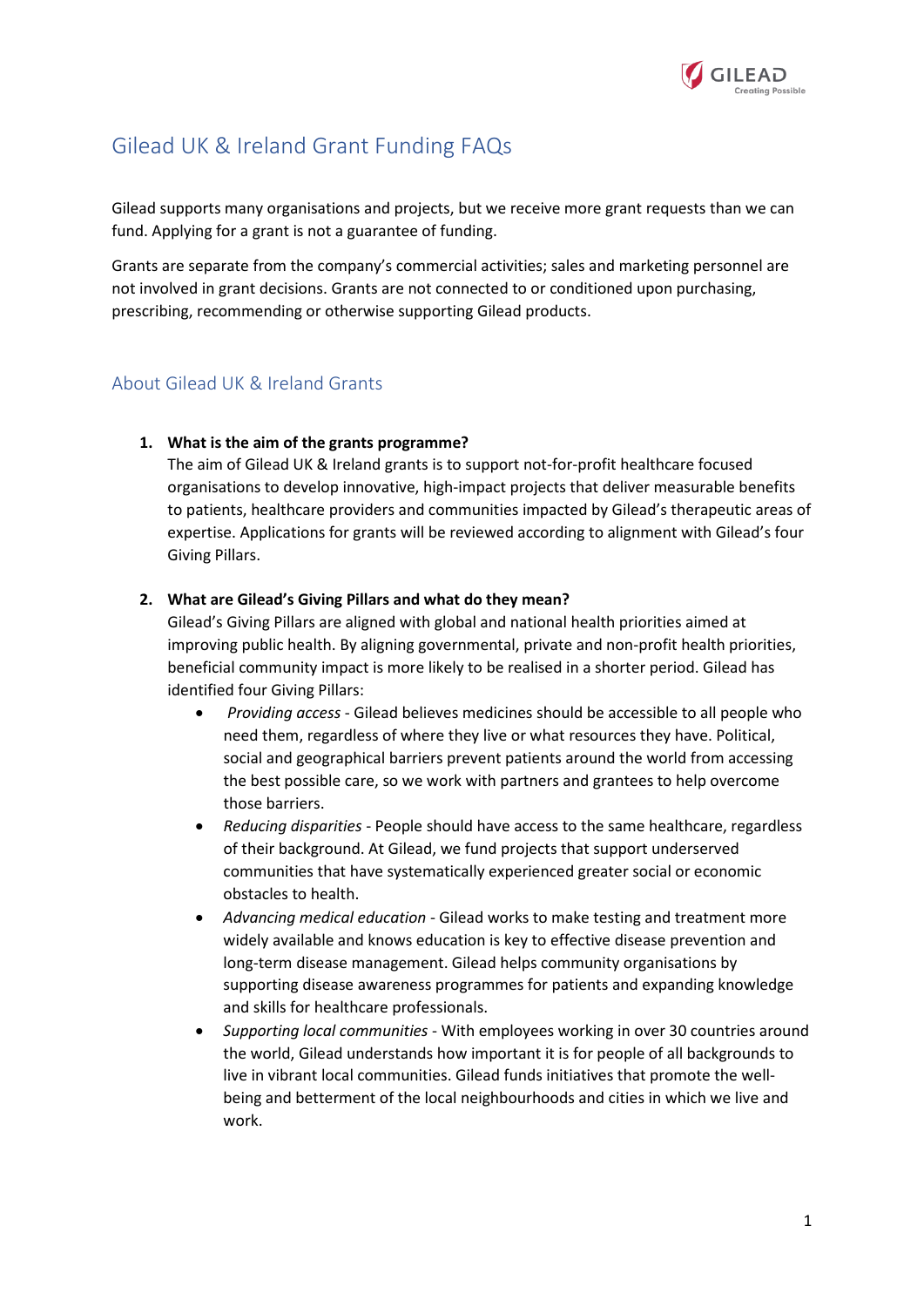

## **3. When will the funding be available?**

Ad hoc community/patient are accepted on a rolling basis and the grants review committee (GRC) convenes monthly. Exceptionally, Gilead can consider ad hoc medical/scientific grant applications, but the strong preference is medical/scientific grant applications are submitted during the relevant Fellowship grant application windows. Successful applications will be paid following completion of a grant agreement. Neatly drafted proposals that include clear budgets will be reviewed in a more expedient manner.

# Application process

- **4. I would like to check the suitability of a project idea for submission as a grant to Gilead UK & Ireland. Is it possible to discuss this on the telephone?** Gilead is unable to assess the viability of a project idea prior to submission of the request. Representatives of the grant review committee can provide assistance and can be reached via email at [UKIGrants@gilead.com.](mailto:UKIGrants@gilead.com)
- **5. Is my proposed project suitable for grant funding from Gilead UK & Ireland?** Gilead UK & Ireland can only provide grants for medical projects that are not studies. If your project meets the definition of a EUDRACT study [\(https://eudract.ema.europa.eu\)](https://eudract.ema.europa.eu/); either interventional or non-interventional, we encourage you to discuss the project with your Gilead country medical scientist.
- **6. What should I do if the project objectives for my grant request fall outside of Gilead's criteria?**

Gilead is unfortunately unable to support all the worthy projects that exist. If the project is not aligned with Gilead's corporate Giving Pillars or is a clinical trial, it is not eligible for consideration by the UK & Ireland grant programme.

# **7. How do I apply for a grant?**

The application process is online only. You will need an account to access the application portal. Your account can be created and accessed via the Grant Funding webpage on [https://www.gilead.co.uk/our-purpose/giving/grant-funding.](https://www.gilead.co.uk/our-purpose/giving/grant-funding)

**8. I need to submit my proposal for review at my institution. Is it possible to create a PDF of my application using the website form?**

It is not possible to create a PDF version of your specific application. We recommend that you complete your application under the same headings, and then copy the details into the online application form when you are ready to submit.

**9. Can I apply for 100% of project funding from Gilead?**

Yes, but other sources of funding should also be sought. Gilead encourages all applicants to apply for grants from a wide range of sources, including other pharmaceutical companies. Co-funding from other sources may be in the form of contributed staff time for project execution, supervision or evaluation. It is important that you clearly outline any other sources of funding clearly on the application form to ensure transparency.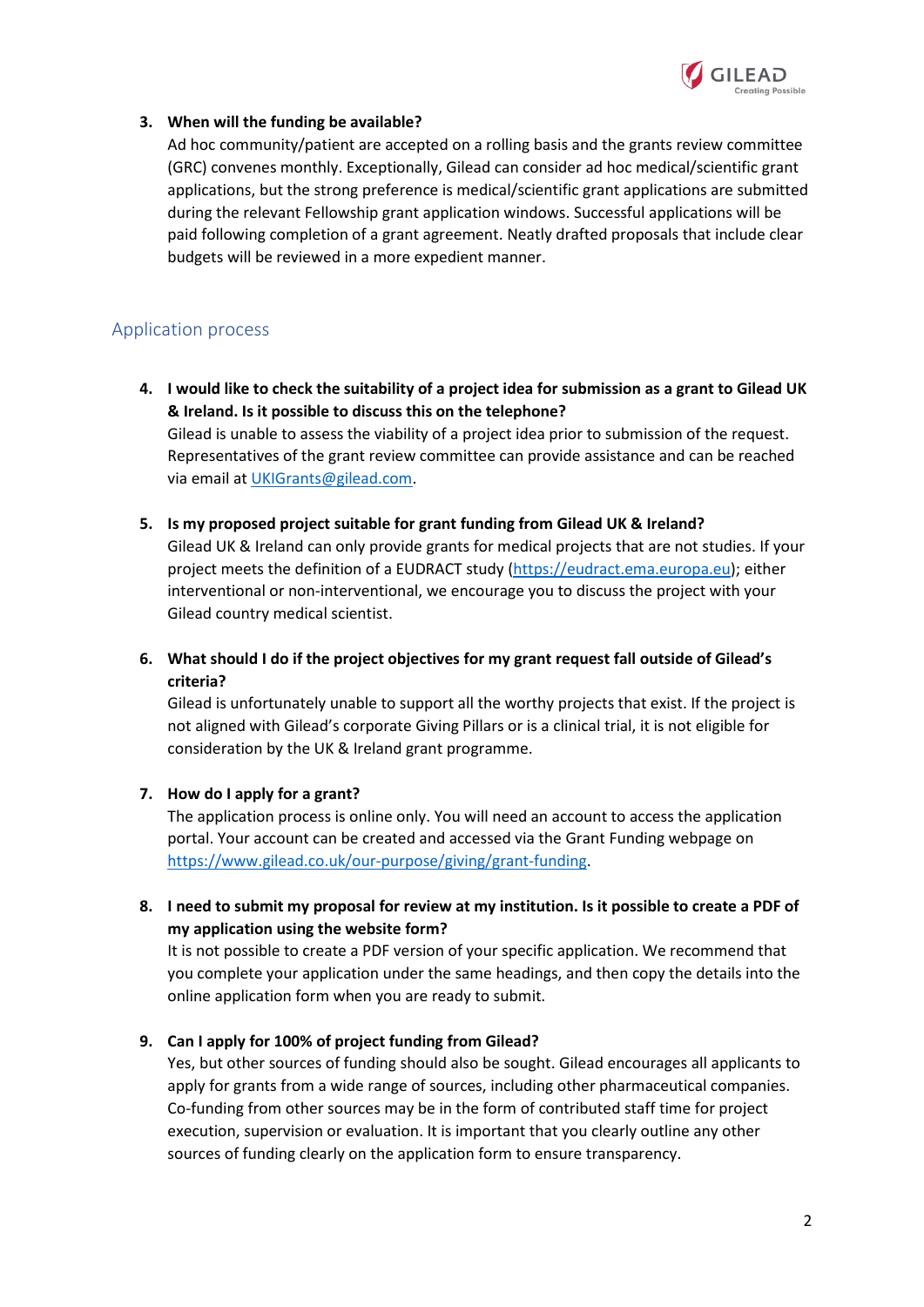

## **10. Can I apply for a grant to support a current or ongoing project?**

Yes, so long as the current funding has a defined end date. This should be explained on the application form. However, please note that grant funding is not provided for more than one year at a time.

#### **11. Can I apply for funding for a project that has already been carried out?**

No, Gilead cannot provide retrospective funding for any activity that has already been carried out.

#### **12. What does my application need to include?**

Gilead has one standard application for all organisations. The following information will be required for all applications:

- Organisation Contact Information
- Therapeutic Area of Focus
- Total Project Budget and Amount Requested from Gilead
- Project/Event Start and End Dates
- Anticipated Reach (i.e.-number of individuals benefited/educated)
- List of Countries Where the Project will be Implemented
- Organisation Overview/Description
- Event/Programme Description
- Event/Programme Objectives
- List of Event/Programme Activities
- Expected Outcomes/Impact
- Sustainability Plans
- Detailed Budget

#### **13. Why is it necessary to provide a Registered Charity Number for my organisation?**

All applicants must provide proof that their organisation is a registered charity. Gilead may require additional documents from organisations whose application has been approved. This is to ensure Gilead has the necessary information to ensure appropriate payment with respect to regulatory and tax policies.

#### **14. Do applications need to include references?**

Appropriate citations should be provided for all statistics, and references should be listed in the application.

#### **15. What information should be included in the budget?**

Budgets must be fully completed and provide the appropriate level of detail for Gilead to ensure compliance. Gilead expects for each applicant to include the overall of amount of funding needed for a specific line item and cost per unit for each line item. Gilead will also ask for the applicant to delineate the amount of funding requested from Gilead for each specific line item. Moreover, overhead costs are not eligible for funding. If there is not an appropriate level of detail, the grant will be declined. Additional details on funding exclusions are outlined in the Grant Making Exclusions section below.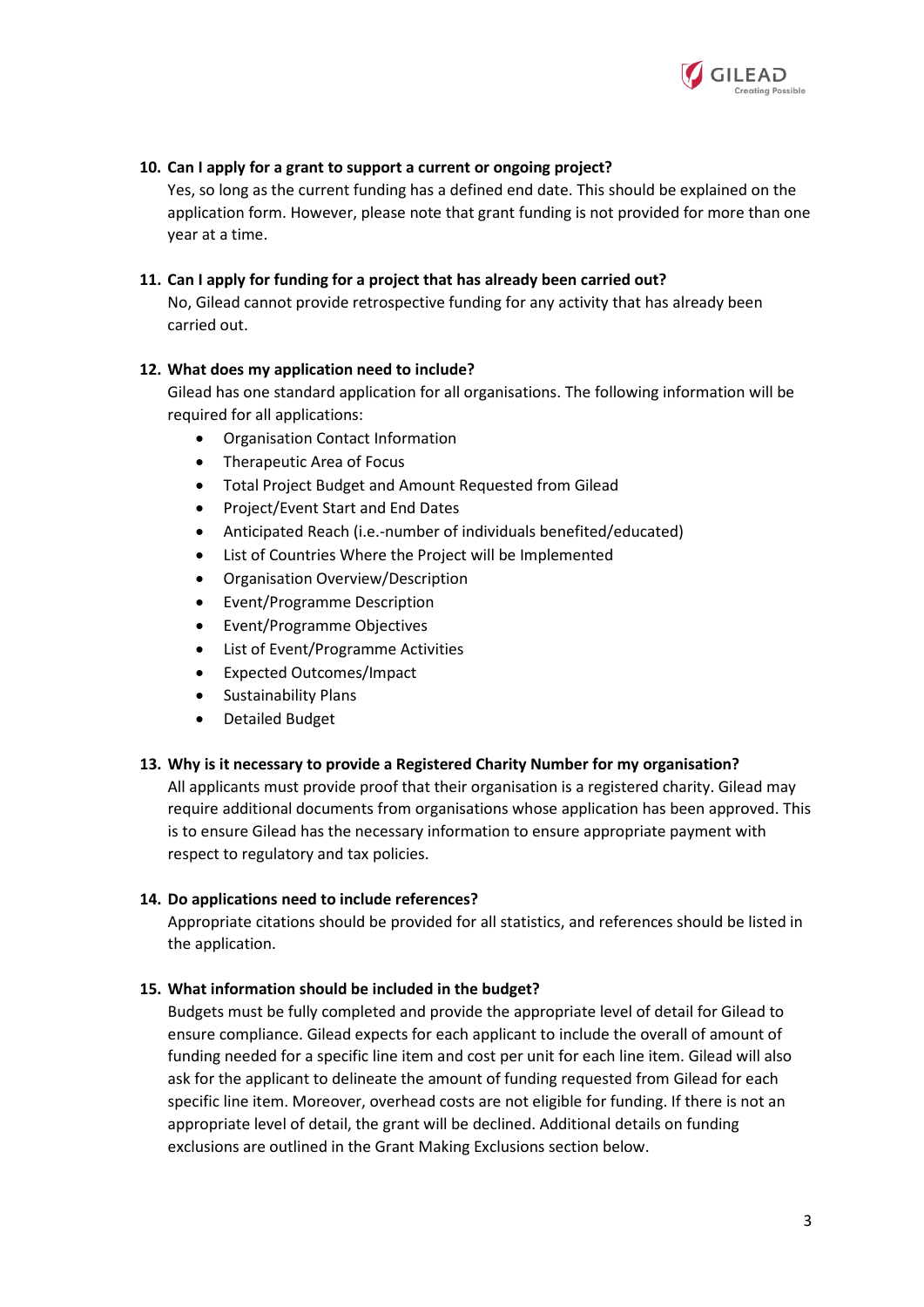

#### **16. Will feedback be provided once applications are submitted?**

Grant applications will be reviewed following submission for completeness and to ensure quality of applications. If, for any reason, further clarity is required to fully evaluate an application, an email will be sent to the applicant to seek such clarification and, if needed, to request a resubmission. Gilead representatives cannot comment on the decision process related to specific grant requests.

#### **17. Can I recall an application to make changes?**

Yes. To recall a submitted application, emai[l UKIgrants@gilead.com](mailto:UKIgrants@gilead.com) for specific grant requests.

#### **18. How will I know if my application is approved or declined?**

All applicants will receive a formal email notification as to whether their application has been approved or declined.

# Successful applicants

#### **19. What can I expect if my application is successful?**

After the review committee approves a grant, the applicant will receive an email confirming approval. The email will attach a grant contract which applicants will be asked to sign a grant agreement as per the ABPI Code of Practice. Gilead should be acknowledged as funding the organisation, and any specific activity or project should be funded in accordance with EFPIA, ABPI and MHRA codes of practice.

The contract summarises the core requirements of the grant award, the amount of grant and the responsibilities for each party. The contract must be fully executed prior to the release of payment and could include additional documents needed to effectively process payment.

Successful applicants will be required to engage with members of the Gilead grant team. Some projects will require a mid-term report and all projects will require a final report.

**20. If an application is successful, when does the work for the project have to be completed?** Gilead requests for applications to be submitted 6–12 weeks prior to the project or event start date. Please build this into your grant application timeline. For example, do not submit a grant application on January 1 for a project beginning on January 1. Instead, if an application is submitted on January 1, the earliest project start date should be February 15. Please know that an incomplete or insufficient proposal could lengthen the review process and impact a project timeline. The project should conclude on the project end date that is outlined in the grant application. For programmes that extend longer than 12 months, note that Gilead only provides funding for one year at a time and therefore an additional grant application will need to be submitted (please see Question 24).

#### **21. When will funding be provided?**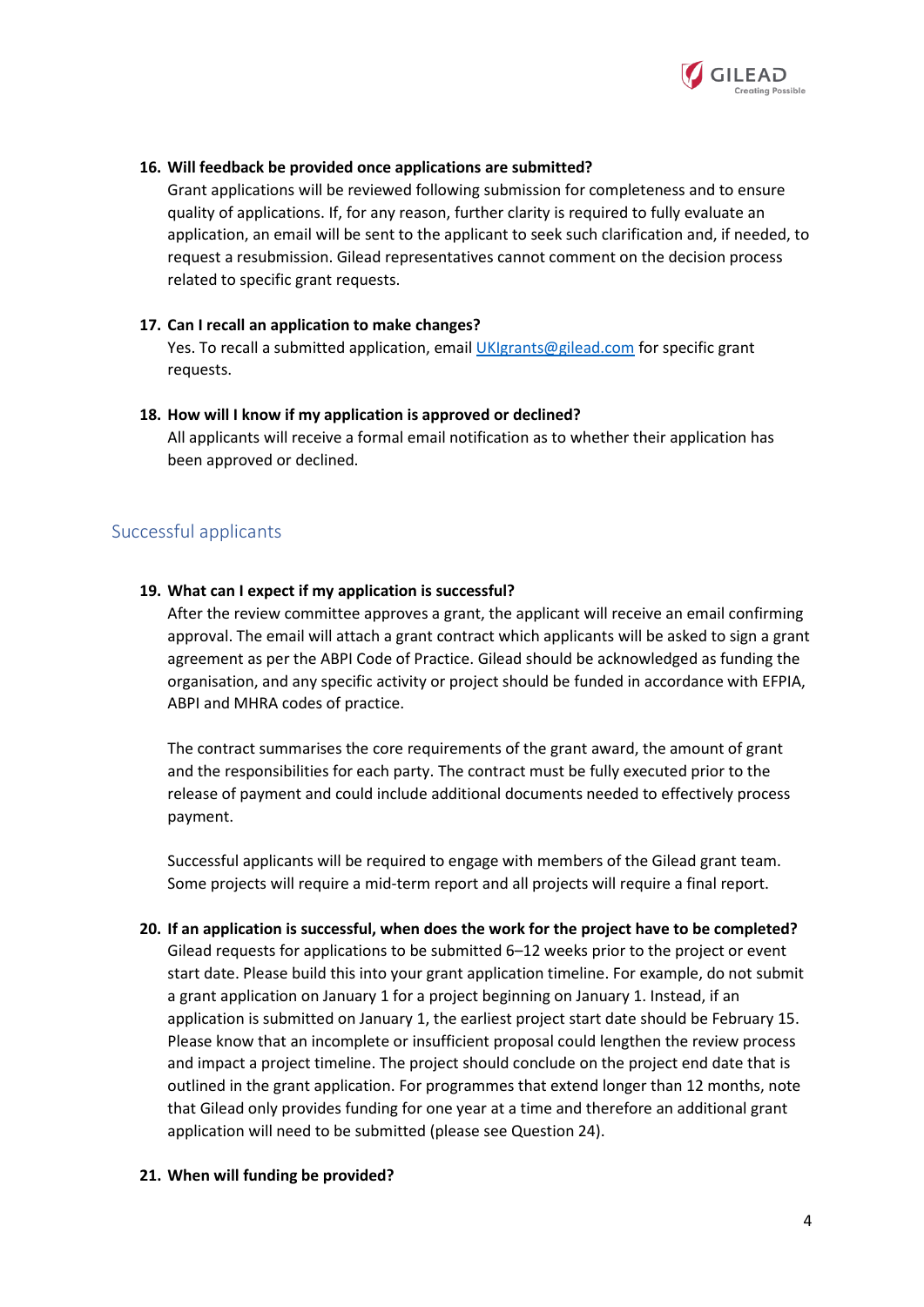

On the successful award of a Gilead UK & Ireland grant, Gilead UK & Ireland will state which items of the project they are supporting and, in some cases, project milestones for payment will be outlined. Gilead commits to processing payment within two weeks of receiving a fully executed agreement.

#### **22. How will funding be paid?**

Grants will be paid direct to the organisation's bank account by BACS payment. Payments will not be made to an individual. Depending on the scope of the project and the amount funded, Gilead will either make a lump sum payment or milestone payments based on project deliverables. A fully executed agreement is required prior to the release of any funding.

### **23. Does my grant have to be paid in a specific currency?**

Yes, Gilead will pay grants in GBP or EUR as relevant.

**24. If I am successful in one year, does that guarantee the receipt of a grant the following year?**

No, to qualify for a grant, you will have to reapply for a grant the next year, which will be subject to the usual review process. Grant funding is not provided for more than one year at a time.

### **25. Will details of the grants be published?**

In order to comply with EFPIA and country Codes of Practice, Gilead will disclose grant support to a patient organisation, HCP or HCO via its website. This will include the name of the organisation, a brief description of the activity and, where required by local requirements, the local amount of money provided.

#### **26. Where will details of the award be published?**

Details of all successful grantees from Gilead UK & Ireland will be published on an annual basis o[n www.gilead.co.uk.](http://www.gilead.co.uk/)

# Unsuccessful applicants

#### **27. Will unsuccessful applicants get feedback?**

Yes, the applicant will receive an email by the end of the subsequent month following submission, confirming that Gilead is unable to support their application. For more specific application queries or to discuss an application in person, please email [UKIgrants@gilead.com.](mailto:UKIgrants@gilead.com)

#### **28. Can applicants reapply if unsuccessful?**

Yes, applicants who are unsuccessful can submit applications for different projects or activities.